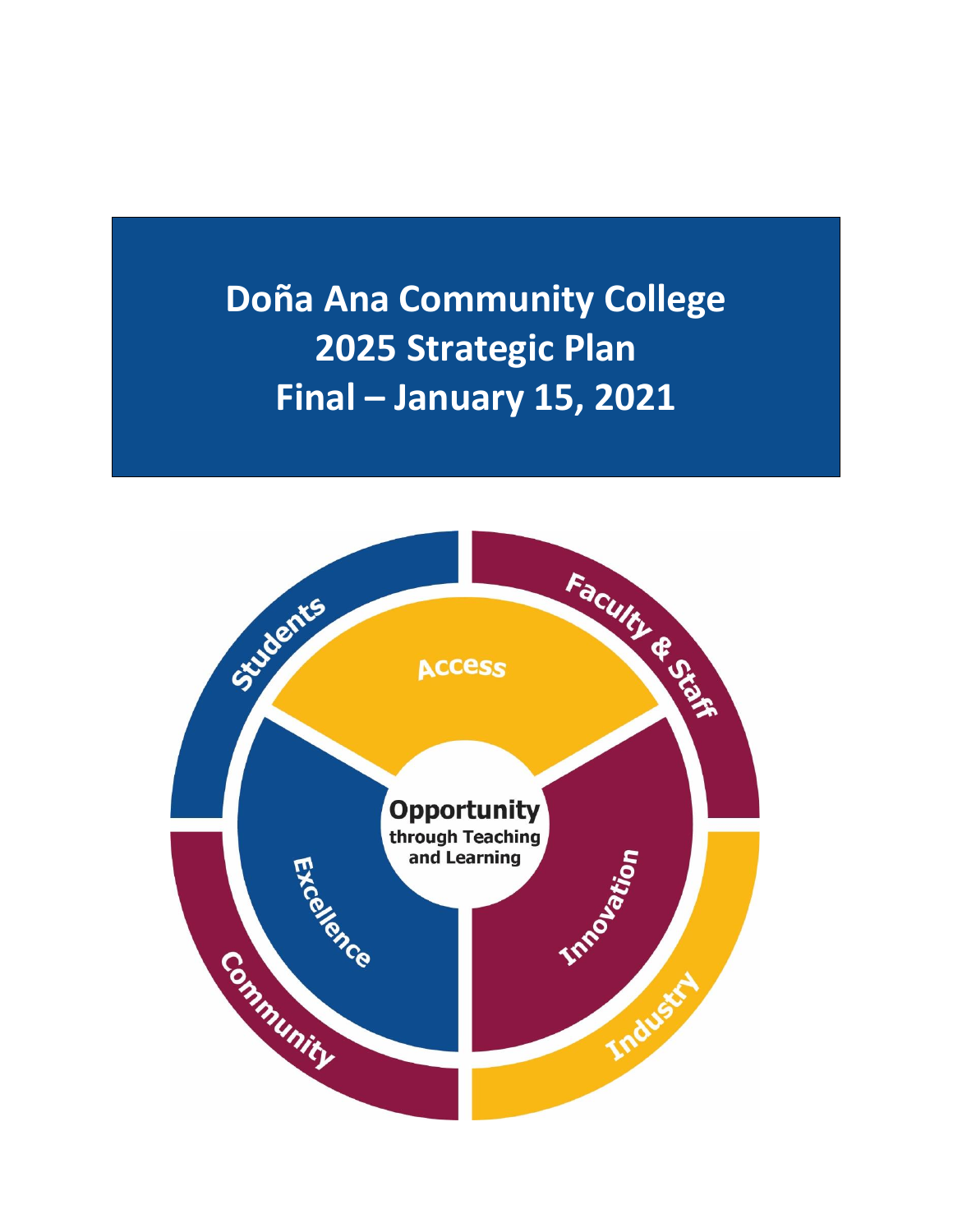Letter from the President January 15, 2021

On behalf of the faculty and staff of Doña Ana Community College, I am pleased to share the 2020-2025 Doña Ana Community College Strategic Plan. This comprehensive plan is a result of 1.5 years of focused conversations—assessing the college's efforts; wrestling with realities and possibilities; and drafting goals, objectives, and actions—in order to create a plan that not only supports some of those things we are already doing effectively, but also prompts us to work on other projects and initiatives that promise positive outcomes for our students, our employees, and our communities.

Ensuring that we meet our mission, embrace our vision, and share our values has, and always will be, our primary goal. This plan focuses on helping students develop the skills and knowledge they need to function effectively in the workforce and in their communities; on ensuring that we use the things we know and teach to solve real-world problems in our communities; and on building a work environment that is effective, efficient, and empowering. As we concluded this plan, COVID-19 emerged and created new challenges that have made the need for intentional and strategic action even more important.

As we continue to grow and adapt to our ever-changing world, I have no doubt that *access*, *excellence*, and *innovation* will remain the foundation that will allow us to be the most effective community college possible. With all of this in mind, I ask that DACC community continue to explore and refine ways to ensure that the citizens of Doña Ana County benefit from the opportunities available at DACC.

In closing, I would like to thank the members of the Strategic Plan Steering Committee for the countless hours of research, discussion, and hard work to produce and distribute this plan. Committee members brought much needed perspective, enthusiasm, and persistence to the task, which in turn, allowed the group to make thoughtful decisions.

 $H - FV$ 

Mónica F. Torres, Ph.D. President Doña Ana Community College

| <b>Strategic Planning Steering Committee Members</b> |                               |
|------------------------------------------------------|-------------------------------|
| <b>Jose Aranda</b>                                   | Ike Ledesma                   |
| <b>Ryan Armendariz</b>                               | <b>Kristi Martin</b>          |
| <b>Hillary Avitia</b>                                | <b>Wade Matthews</b>          |
| <b>Alejandro Bernal</b>                              | <b>Rocio Alfaro Miller</b>    |
| <b>Eddie Binder</b>                                  | <b>Renee Pardee</b>           |
| <b>Susan Bontly</b>                                  | <b>Debasmita Roychowdhury</b> |
| <b>Josefina Carmona</b>                              | <b>Hiranya Roychowdhury</b>   |
| <b>Becky Corran</b>                                  | <b>Kim Seifert</b>            |
| <b>Rusty Fox</b>                                     | <b>Maria Torres</b>           |
| Liz Gamboa                                           | <b>Xiaojing Wei</b>           |
| <b>Lorrie Harper</b>                                 | <b>Susan Wood</b>             |
| <b>Eugene Hernandez</b>                              | <b>Mary Beth Worley</b>       |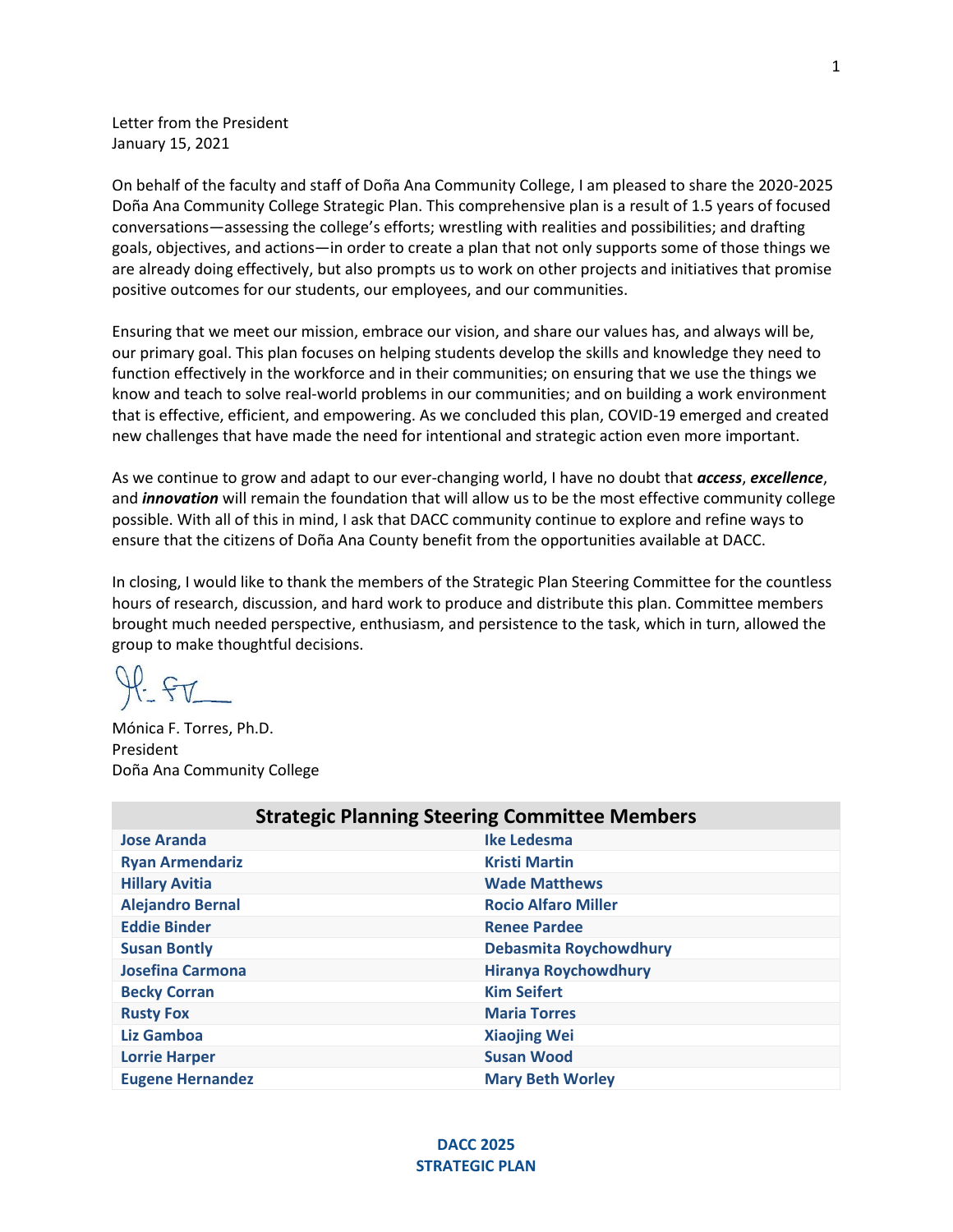# **MISSION, VISION, PRINCIPLES**

# **OUR MISSION**

DACC is a responsive and accessible learning-centered community college that provides educational opportunities for a diverse community of learners in support of academic interests, workforce development, and economic growth.

# **OUR VISION**

DACC will be a premier, inclusive college that is grounded in academic excellence and committed to fostering lifelong learning and active, responsible citizenship within the community

# **OUR PRINCIPLES**

# **ACCESS**

- Defined pathways to workforce and/or bachelor's degree
- Affordable education
- Flexible schedule options
- Programs and services that support a wide range of student needs

# **INNOVATION**

- Intentional and creative use of technology
- Focus on "real-world" practical experience
- Diverse perspectives and viewpoints
- Informed risk-taking

# **EXCELLENCE**

- Responsive curriculum
- Quality teaching and learning environment
- Rigorous expectations
- Community impact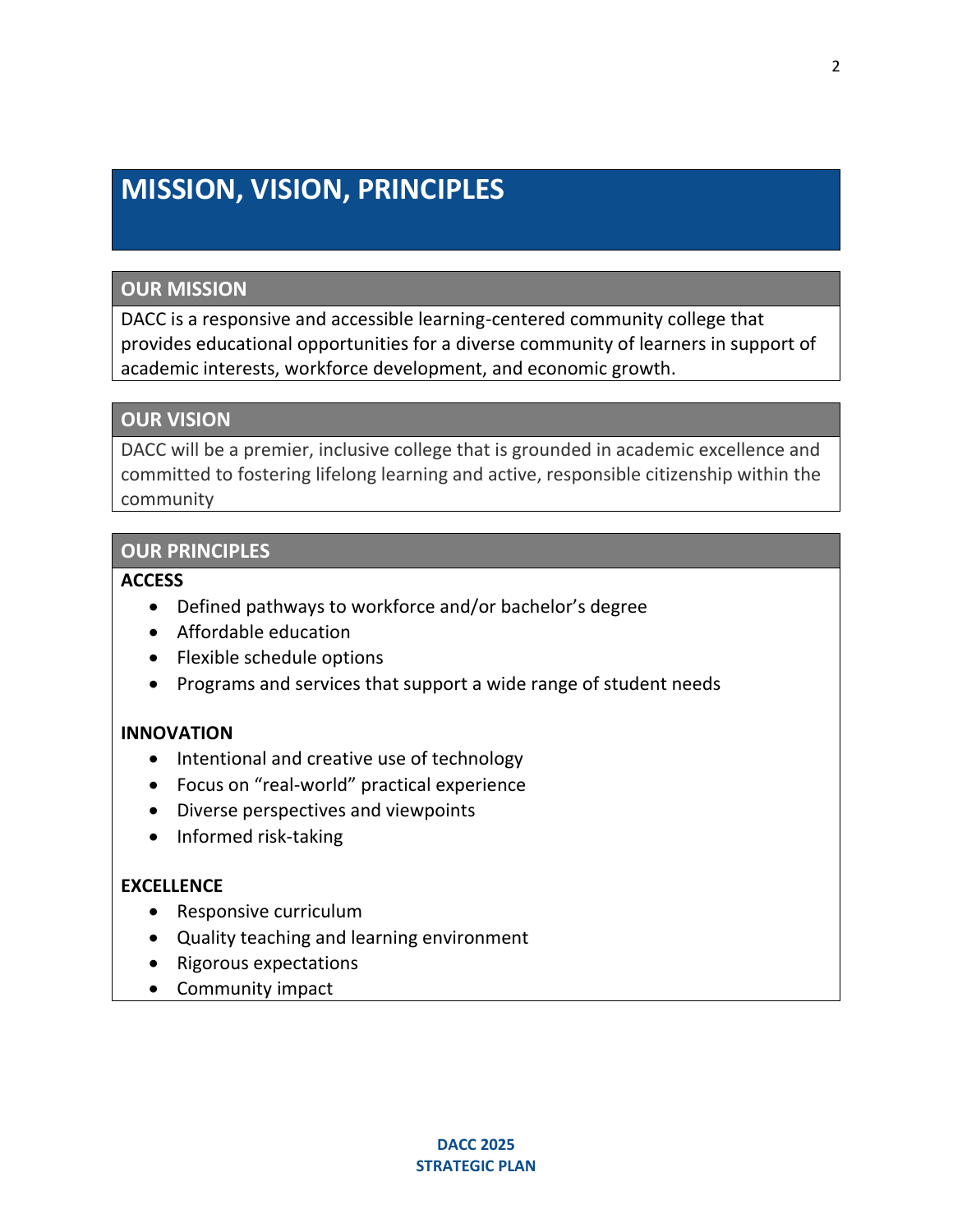# **GOAL 1. Enhance Student Success and Social Mobility**

Student success at DACC is founded on the belief that DACC students can be agents of their own learning. In collaboration with faculty and staff, students learn to design their own pathways to success through critical thought, skills development, self-appraisal, decision-making, healthy independence, and respect for themselves and others. Upon graduation, DACC students can demonstrate that they have learned what it means to be engaged employees and citizens who can think critically and creatively in complex environments, and who can apply knowledge in a variety of contexts by applying tools effectively, working collaboratively, and acting ethically.

**Objective 1.1. Develop, implement, and support programs that help pre-college students cultivate skills and knowledge they need for successful entry into college.**

#### **Actions**

- a. Support the development of college-going culture throughout the K-12 pipeline by increasing student/community engagement with college environments and activities.
- b. Support student access to information about careers and the academic programs that prepare them for those careers.
- c. Coordinate activities and events that promote the use of materials that prepare students for college success, in general, and for particular majors/careers.
- d. Support student preparation in basic academic skills.

**Objective 1.2. By identifying and addressing opportunity gaps, increase the number of students who successfully progress through programs of study including career technical education, general and transfer education, and adult education.** 

#### **Actions**

- a. Develop policies, practices, and structures so students can identify career options, select a major, and develop an academic plan during their first semester of enrollment.
- b. Develop initiatives that support successful student completion of their first semester at DACC.
- c. Support student engagement in experiential learning that contributes to the development of essential skills.
- d. Develop policies, practices, and structures that re-engage "drop-outs" and "stop-outs."
- e. Develop policies, practices, and structures that support student achievement of satisfactory academic progress (SAP).
- f. Strengthen a campus culture that acknowledges and supports graduation from DACC and/or transfer from DACC.
- g. Increase programs that support and document post-credential job placement.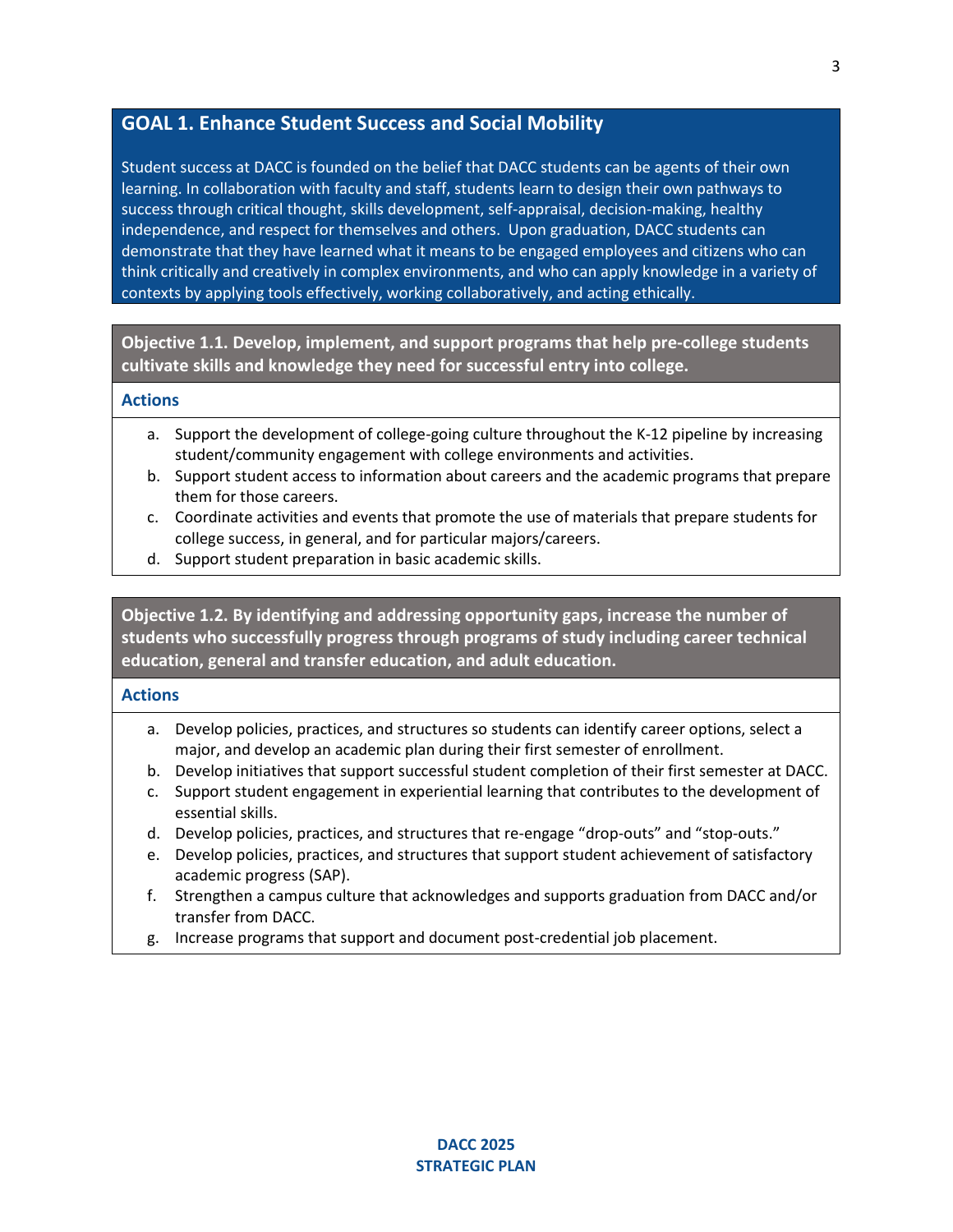**Objective 1.3. Prepare students to become global citizens with the essential skills needed for the 21st century including the following: effective communication, quantitative reasoning, critical thinking, personal and social responsibility, and information and digital literacy.** 

## **Actions**

- a. Develop, provide access to, and place students in service learning and civic engagement opportunities.
- b. Develop and provide access to study abroad opportunities.
- c. Work across disciplines to identify how to enhance and highlight how  $21^{st}$  century skills are being taught across the curriculum and to identify gaps and opportunities to expand.
- d. Develop strategic partnerships with industry affiliates to increase internship/externship and apprenticeship opportunities and placement for students.
- e. Increase student leadership opportunities for students to participate in regional, state, national, and international competitions and/or conferences.
- f. Develop an on-campus student employee campaign focused on  $21^{st}$  century skill development.
- g. Articulate and promote the value of effective communication, quantitative reasoning, critical thinking, personal and social responsibility, and information and digital literacy skills for the  $21<sup>st</sup>$  century worker, community member, and global citizen.

**Objective 1.4. Foster a culture of lifelong learning by developing opportunities for community members to develop skills and knowledge in support of personal, civic, social, and/or employment goals.** 

# **Actions**

- a. Promote lifelong learning as a necessity in the  $21<sup>st</sup>$  century workforce and community.
- b. Integrate principles of lifelong learning in instructional and support activities at DACC.
- c. Coordinate learning opportunities and resources for a broad range of community members in ways that are accessible (time, location, cost, etc.).
- d. Engage community members to ensure that opportunities and resources are relevant.
- e. Broadly and consistently disseminate information about available opportunities and resources.

# **Objective 1.5. Cultivate pride in DACC and the NMSU system.**

## **Actions**

- a. Support co-curricular organizations and activities including student government, student organizations, campus activities, etc.
- b. Develop and/or celebrate college traditions.
- c. Create, initiate, or partner with NMSU on events that celebrate Aggie Life.
- d. Develop and support opportunities for alumni to engage in college events and initiatives.

# **DACC 2025 STRATEGIC PLAN**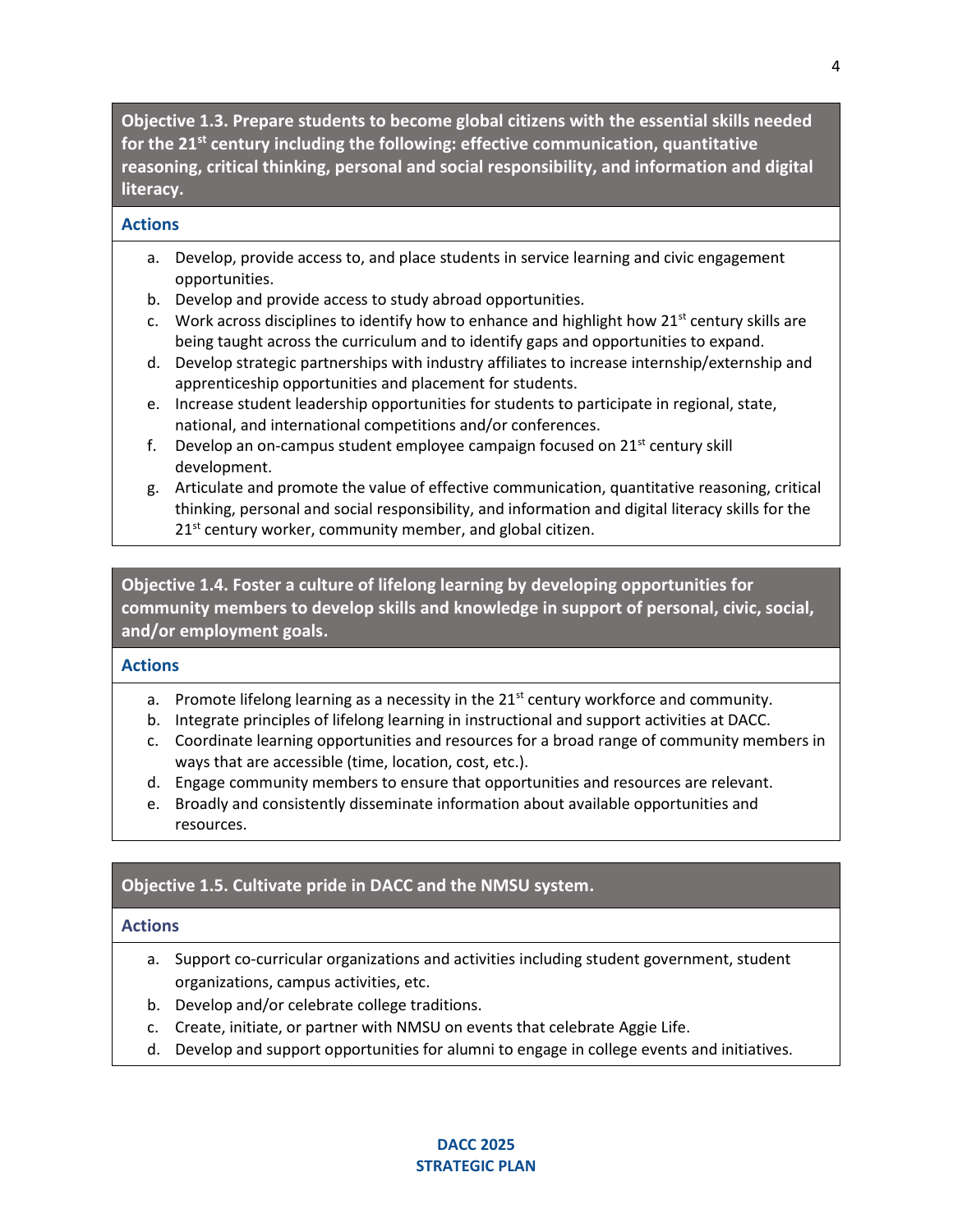# **GOAL 2. Research and Creative Activity**

DACC Seeks to deepen our understanding and development of research and creative activity in the community college environment. DACC recognizes the significance of using applied, real-world information and experience to solve real-world problems in our community.

#### **Objective 2.1. Cultivate a culture that supports research and creativity at DACC.**

#### **Actions**

- a. Establish a working group/oversight committee (aka "Research Center") to coordinate/supervise support for research and creative activities.
- b. Develop inventory/repository for faculty, staff, and student research and creative activity.
- c. Build capacity among students to develop and conduct research.
- d. Establish a research and creative activity symposium series.
- e. Support interdisciplinary collaboration within DACC.
- f. Provide resources to support research activities.
- g. Identify & create processes for accessing internal funding for research and creative activities.

**Objective 2.2. Identify and engage with local and regional problems by doing research in classes, labs, and administrative units to develop practical solutions and applications.**

#### **Actions**

- a. Increase grant applications and collaborations, including with NMSU faculty and staff.
- b. Promote and support academic research activities for faculty and staff.
- c. Expand opportunities for service learning, student internships, co-ops, apprenticeships, and practicums.
- d. Create and fund reward/incentive programs for research and creative activities.

**Objective 2.3 Engage in analysis of institutional data to address/redress inequities in institutional policies, procedures, and practices**

**Actions**

- a. Develop data sets and other information that will allow for identification and/or assessment of institutional practices that potentially lead to inequity.
- b. Create structures and processes to support analysis and address issues.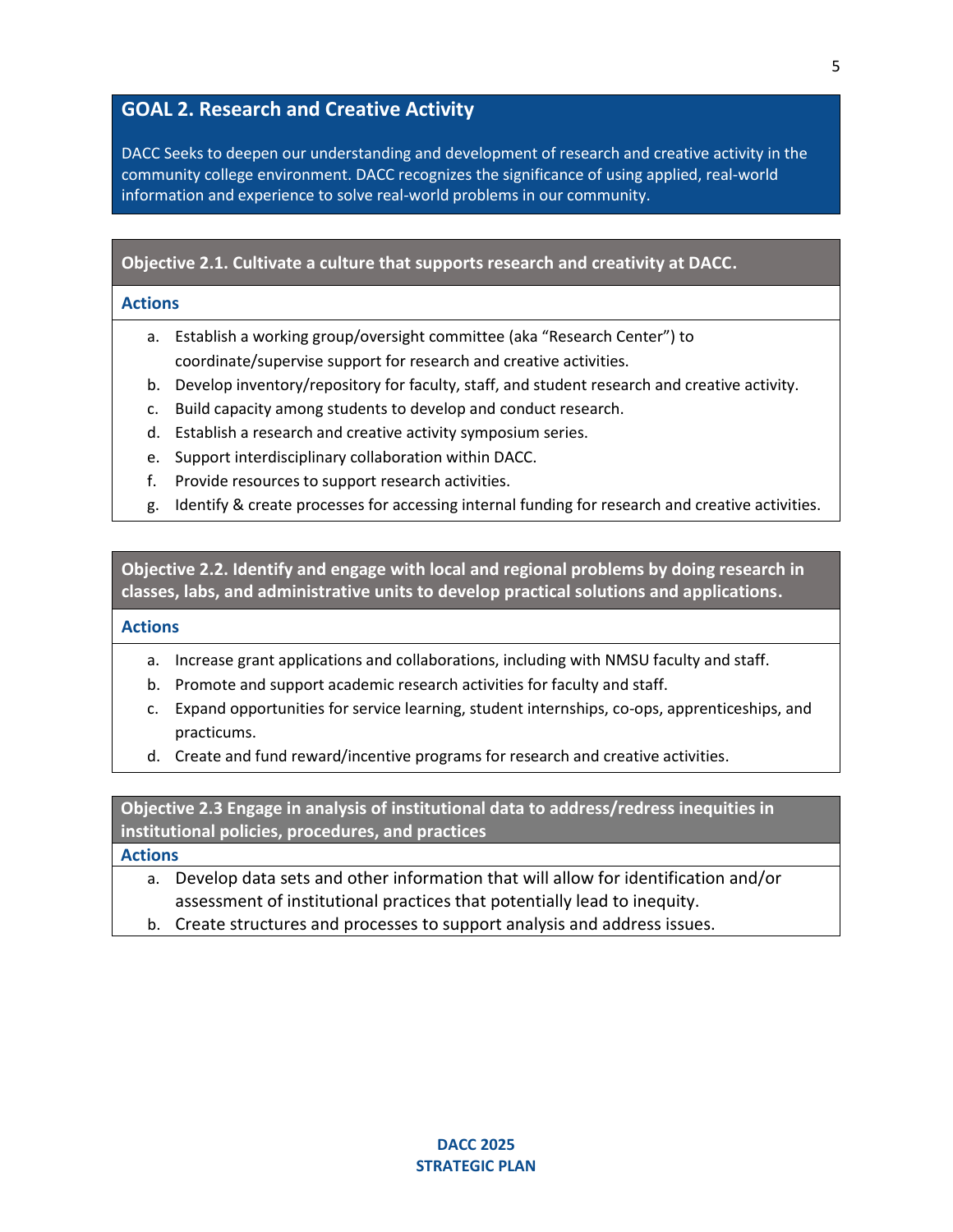# **GOAL 3. Amplify Services to Our Communities**

Faculty, staff, and students at DACC are committed to improving the quality of life in Doña Ana County by leveraging our expertise and energy in support of a wide range of community activities engaged in economic, workforce, and community development.

## **Objective 3.1. Cultivate a culture of civic responsibility.**

#### **Actions**

- a. Cultivate the development of civic responsibility, community engagement, and leadership development through academic and non-academic studies.
- b. Foster a culture of service, activism, and leadership in and through student organizations.
- c. Support activities that identify and address inequity in our communities.
- d. Promote programs and collaborations that meaningfully address problems in our communities.

## **Objective 3.2. Foster community-wide awareness of and support for workforce development.**

#### **Actions**

- a. Develop information campaign focused on workforce needs in Doña Ana County.
- b. Facilitate an advisory council of business and industry leaders.
- c. Bolster relationships with workforce program advisory councils.
- d. Provide instructional opportunities for citizens from across the county to develop skills in areas needed in workforce, including those in underserved areas.

## **Objective 3.3. Support economic development activities in the community.**

#### **Actions**

- a. Prepare materials about college impact on economic and community development in Doña Ana County.
- b. Participate in activities with local economic and community development organizations (e.g. MVEDA and CAA) to improve quality of life in the county.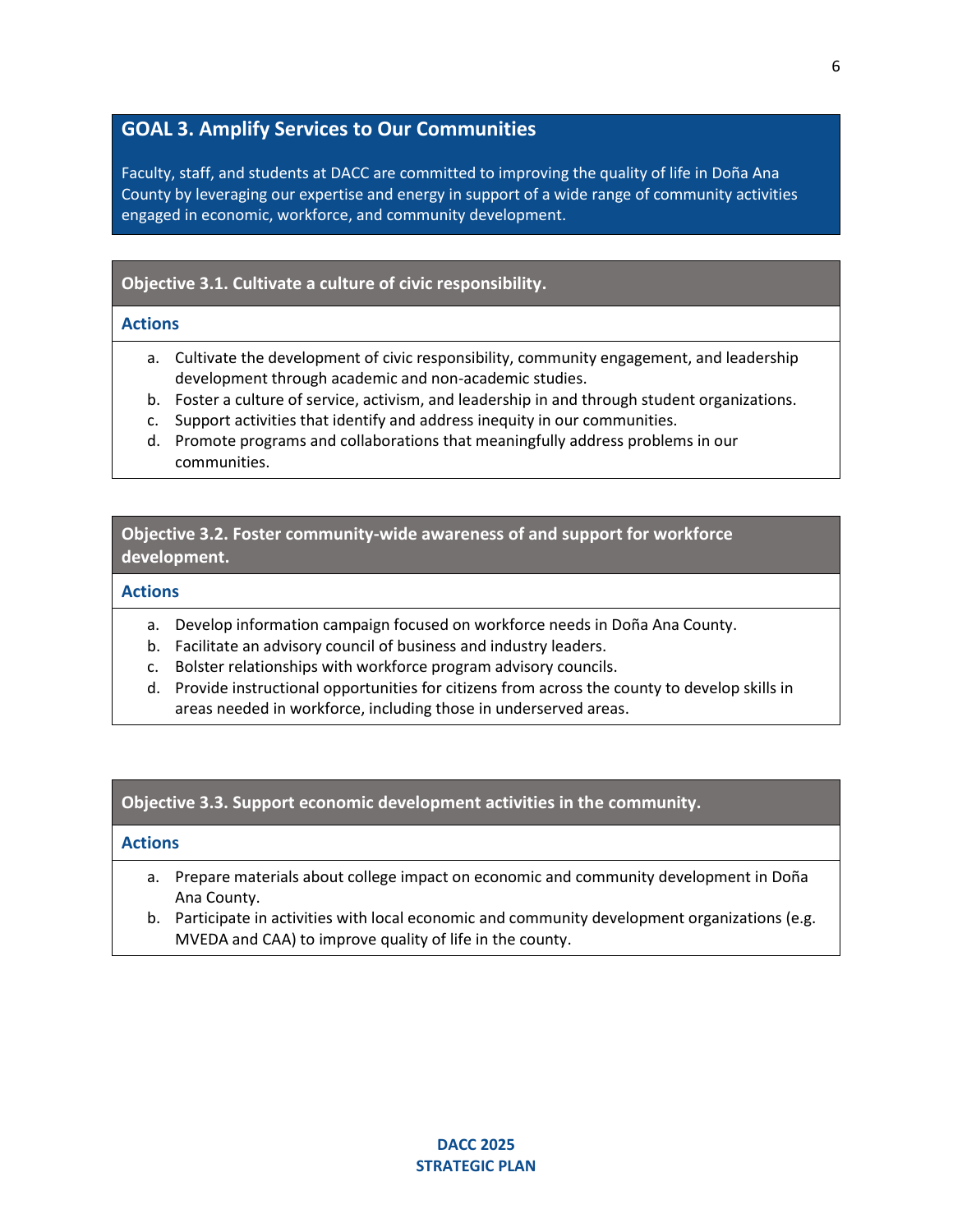# **GOAL 4. Build a Robust University System**

DACC seeks to improve the University System for faculty, staff, students, alumni, donors, prospective students and their families, and other stakeholders. Cooperation throughout the NMSU system will be exemplary for university systems across the nation through efficient, effective, and empowering operations that align with our strategic goals.

**Objective 4.1. Embracing diversity as an asset, become a leader among community colleges in promoting and implementing programs that support diversity, equity, and inclusion for our students and communities.** 

#### **Actions**

- a. Integrate equity, diversity, and inclusion practices across DACC.
- b. Ensure faculty and staff demographics reflect DACC student gender and ethnicity through recruiting, hiring, and retention practices.
- c. Partner with student and community organizations to address issues of diversity, equity and inclusion.
- d. Seek national recognition as a leader in diversity, equity, and inclusion.

## **Objective 4.2. Acknowledge and continue to cultivate faculty and staff excellence.**

## **Actions**

- a. Evaluate current compensation policies to ensure fair-market value for faculty and staff.
- b. Develop a plan to determine merit pay/compensation for faculty and staff.
- c. Support faculty and staff through professional development opportunities that foster diversity, academic and professional excellence.
- d. Leverage and support DACC's representation in system-wide decision making and shared governance.
- e. Identify, acknowledge and celebrate faculty and staff excellence.

# **Objective 4.3. Establish operational excellence through a metric-driven, service-oriented approach.**

## **Actions**

- a. Develop data informed decision processes that drive operational efficiencies fairly and transparently.
- b. Incentivize metric-driven unit performance.
- c. Value and promote customer service and continuous improvement through professional development.
- d. Create a culture of upward mobility through succession planning, management training programs, and leadership development.

#### **DACC 2025 STRATEGIC PLAN**